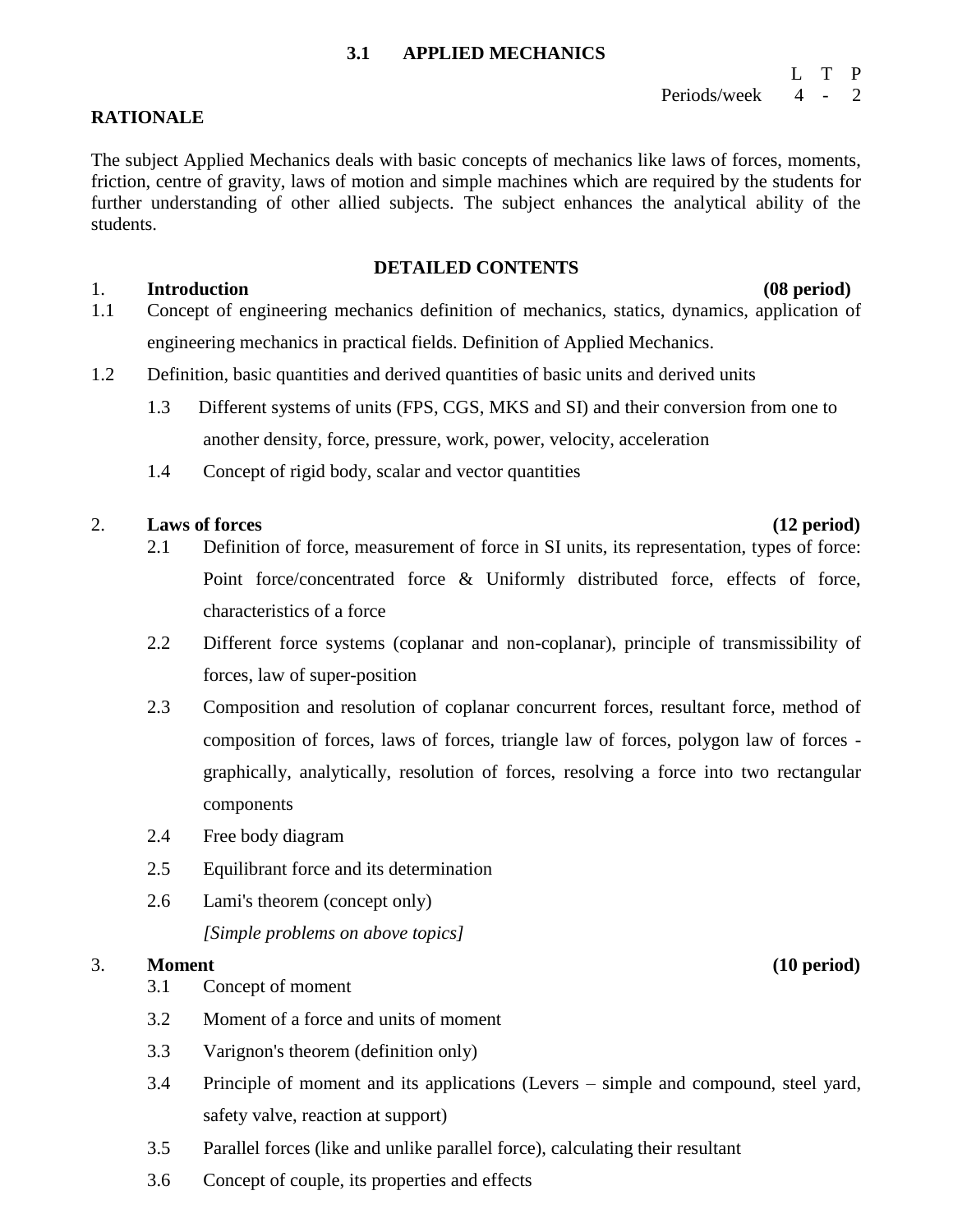- 3.7 General conditions of equilibrium of bodies under coplanar forces and beams, fixed support, roller, support, over hanging, Uniformly distributed load, point load, varying load
- 3.8 Position of resultant force by moment *[Simple problems on the above topics]*

## 4. **Friction (10 period)**

- 4.1 Definition and concept of friction, types of friction, force of friction
- 4.2 Laws of static friction, coefficient of friction, angle of friction, angle of repose, cone of friction
- 4.3 Equilibrium of a body lying on a horizontal plane, equilibrium of a body lying on a rough inclined plane, friction in simple screw jack
- 4.4 Calculation of least force required to maintain equilibrium of a body on a rough inclined plane subjected to a force:
	- a) Acting along the inclined plane Horizontally
	- b) At some angle with the inclined plane

*[Simple problems on the above topics]*

### 5. **Centre of Gravity (08 period)**

- 5.1 Concept, definition of centroid of plain figures and centre of gravity of symmetrical solid bodies
- 5.2 Determination of centroid of plain and composite lamina using moment method only, centroid of bodies with removed portion
- 5.3 Determination of center of gravity of solid bodies cone, cylinder, hemisphere and sphere; composite bodies and bodies with portion removed

*[Simple problems on the above topics]*

### 6. **Moment of Inertia (06 Period)**

Concept of moment of inertia and second moment of area and radius of gyration, theorems of parallel and perpendicular axis, second moment of area of common geometrical sections: rectangle, triangle, circle *(without derivations).* Second moment of area for L, T and I sections, section modulus.

### 7. **Simple Machines (10 period)**

- 7.1 Definition of effort, velocity ratio, mechanical advantage and efficiency of a machine and their relationship, law of machines
- 7.2 Simple and compound machine (Examples)
- 7.3 Definition of ideal machine, reversible and self locking machine
- 7.4 Effort lost in friction, Load lost in friction, determination of maximum mechanical advantage and maximum efficiency
- 7.5 System of pulleys (first, second, third system of pulleys), determination of velocity ratio, mechanical advantage and efficiency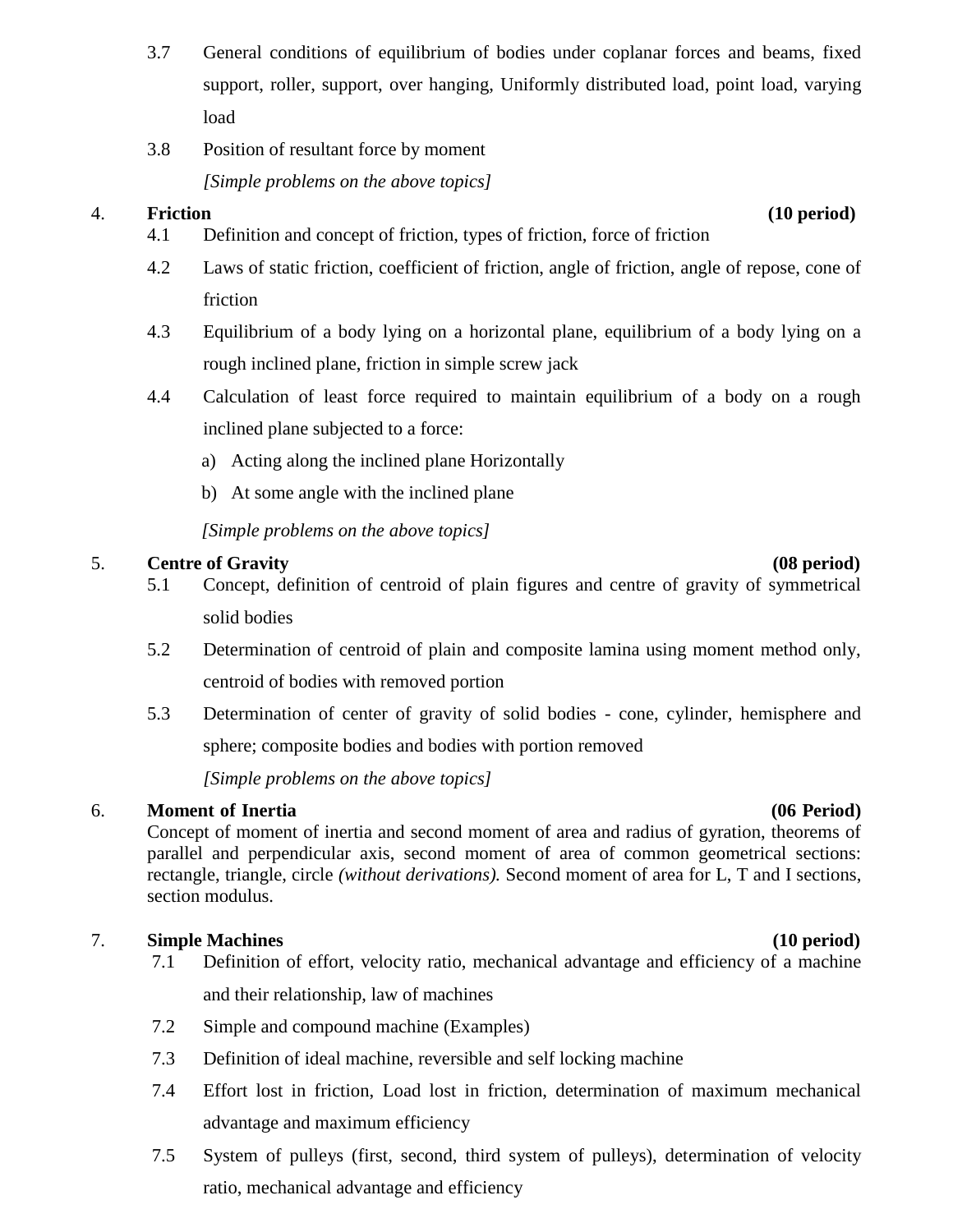7.6 Working principle and application of wheel and axle, different pulley blocks, simple screw jack, worm and worm wheel, single and double winch crab. Expression for their velocity ratio and field of their application

*[Simple problems on the above topics]*

# **LIST OF PRACTICALS**

- 1. Verification of the following laws:
	- a) Parallelogram law of forces
	- b) Triangle law of forces
	- c) Polygon law of forces
- 2. To verify the forces in different members of jib crane.
- 3. To verify the reaction at the supports of a simply supported beam.
- 4. To find the Mechanical Advantage, Velocity Ratio and efficiency in case of an inclined plane.
- 5. To find the Mechanical Advantage, Velocity Ratio and efficiency of a screw jack.
- 6. To find the Mechanical Advantage, Velocity Ratio and efficiency of worm and worm wheel.
- 7. To find Mechanical Advantage, Velocity Ratio and efficiency of single purchase crab.
- 8. To find out center of gravity of regular lamina.
- 9. To find out center of gravity of irregular lamina.
- 10. To determine coefficient of friction between three pairs of given surface.

# **RECOMMENDED BOOKS**

- 1. A Text Book of Applied Mechanics by S Ramamurtham, Dhanpat Rai Publishing Co. Ltd.
- 2. A Text Book of Engineering Mechanics (Applied Mechanics) by RK Khurmi; S Chand and Co. Ltd., New Delhi.
- 3. A Text Book of Applied Mechanics by RK Rajput; Laxmi Publications, New Delhi.
- 4. Text Book of Applied Mechanics by Birinder Singh, Kaption Publishing House, New Delhi.

| Topic No.    | <b>Time Allotted</b><br>(Periods) | Marks Allotted (%) |
|--------------|-----------------------------------|--------------------|
|              |                                   |                    |
|              | 08                                | 08                 |
| 2            | 12                                | 16                 |
| 3            | 10                                | 18                 |
| 4            | 10                                | 18                 |
|              | 08                                | 10                 |
| 6            | 06                                | 08                 |
|              | 10                                | 16                 |
| <b>Total</b> | 64                                | 100                |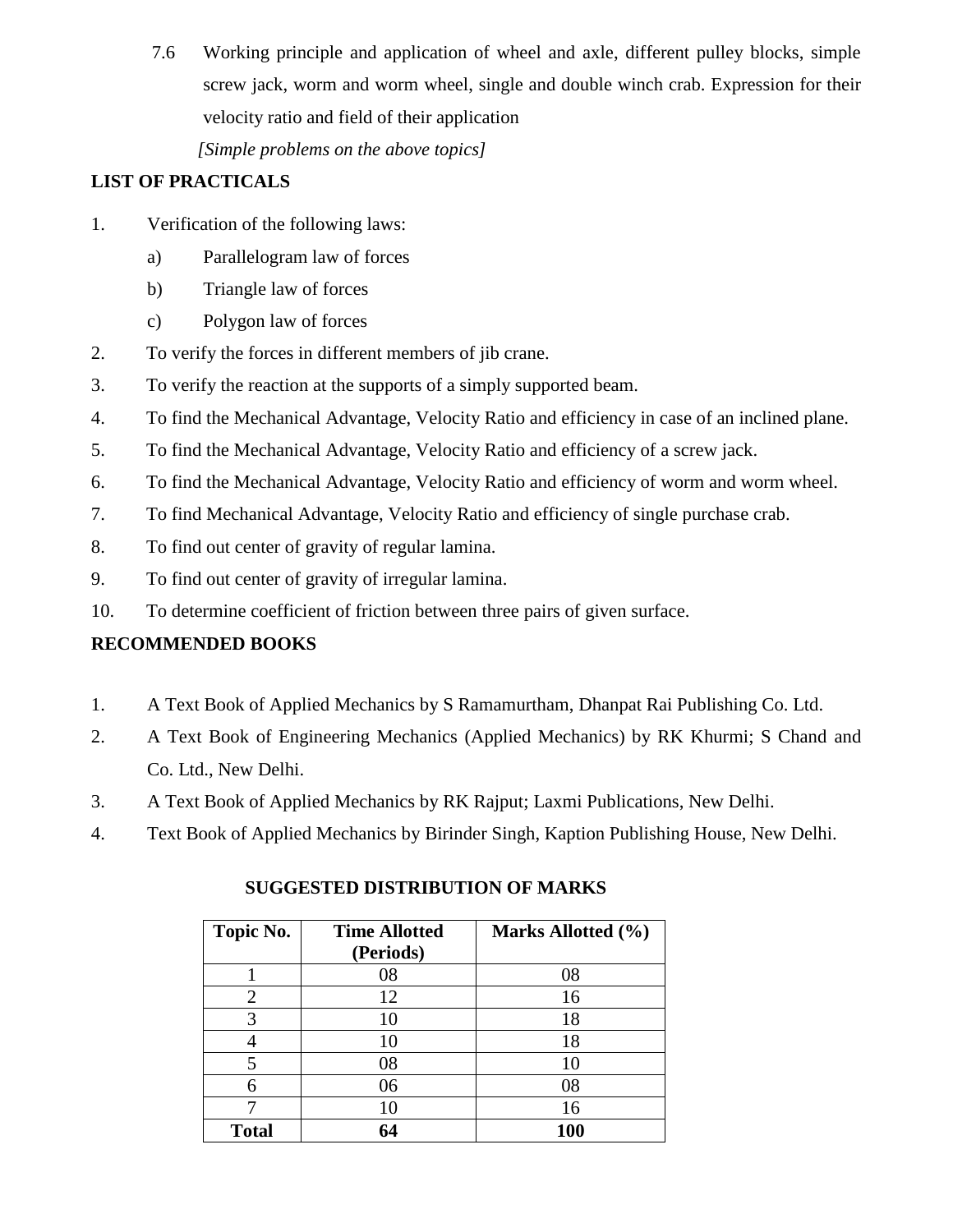# 3.2 MATERIAL SCIENCE AND METALLURGY

### **RATIONALE**

Materials play an important role in the construction and manufacturing of equipment/tools. Right selection of materials add to the economy, working and life of machinery. A diploma holder must be conversant with the properties, uses, availability and costs of materials used for construction/fabrication to enable him to perform his functions confidently. The subject of Engineering Materials has been designed to cover the above aspects.

#### **DETAILED CONTENTS**

#### **1. Importance of Materials 08 Period**

1.1 Classification: Metals and non-metals, Ferrous and non-ferrous metals and their alloys.

1.2 Crystalline and non-crystalline structures; unit cells, Bravais space lattices, cubic closed pack structures, coordination number, miller indices, crystallographic planes and directions.

1.3 Structural imperfections- point, line, planar and volume defects, structure property relationship.

1.4 Names of common metals, their alloys and non-metals used in Industry

1.5 Properties of metals and alloys

1.6 Physical properties - Appearance, luster, colour, density and melting point

1.7 Thermal and electrical conductivity

1.8 Corrosion, causes, effects and prevention.

1.9 Study of creep and fatigue.

#### **2. Ferrous Metals and Alloys 12 Period**

2.1 Flow diagram for the production of ferrous metals from their ores, constituents of iron, iron carbon diagram.

2.2 Classification, composition and uses of cast iron and plain carbon steels. IS, BS and SAE Grades

2.3 Effect of alloying elements such as Aluminium, chromium, Nickel, Cobalt, Manganese, Molybdenum, tungsten, Vanadium, Silicon, Sulphur and Phosphorous on steels.

2.4 Composition, properties, and uses of special steels such as High speed steel, Stainless steels, Silicon steels, Heat resistant steels, Spring steel.

2.5 Heat Treatment: Iron-carbon diagram, objectives of heat treatment. Brief description and uses with examples of principal heat treatment processes,

Annealing, Normalizing, Tempering, Hardening, Carburising, Nitriding and Cyaniding and applications, case hardening

#### **3. Iron Carbon Equilibrium Diagram (02 Period)**

- 3.1 Phase transformation
- 3.2 Nucleation and growth

# **4. T-T-T Diagram 02 Period**

4.1 Importance of critical cooling rate.

- 4.2 Martensite transformation
- 4.3 Nucleation and growth

 L T P  $4 - 3$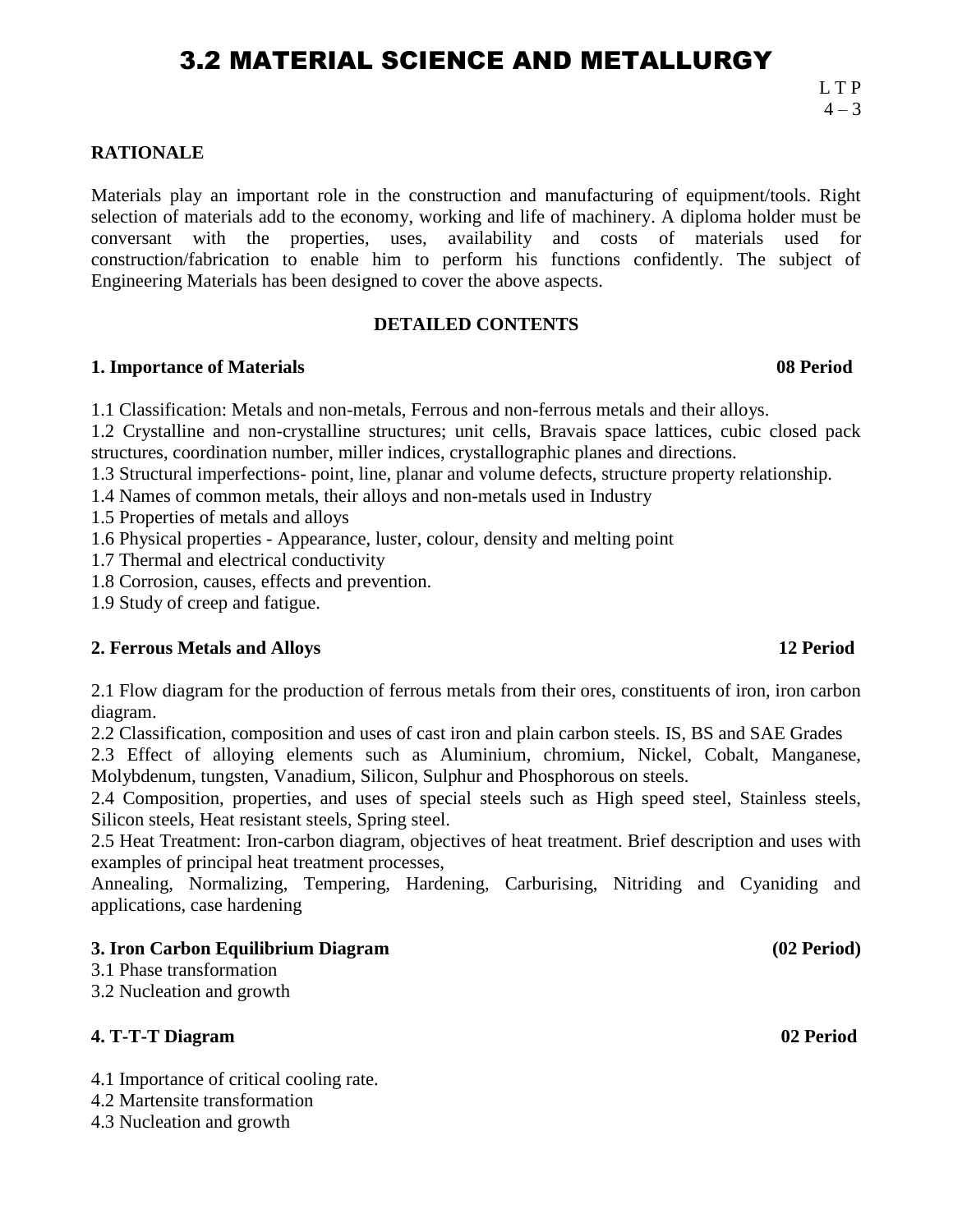### **5. Non-ferrous Metals and Alloys 12 Period**

5.1 Copper: Properties and uses

5.2 Composition, properties and uses of copper alloys.

5.3 Brasses: Cartridge brass, Nickel silver

5.4 Bronzes: Phosphor bronze, Al-bronze, Mn-bronze, and Gun metal.

5.5 Properties and uses of Aluminium.

5.6 Composition, properties and uses of Al-alloys e.g., Duralumin, Yellow metal, Magnalium and Hindalium

5.7 Properties and uses of alloys of lead, tin and magnesium.

5.8 Bearing Metals: Requisite qualities. Composition, properties and uses of white metal bearing, copper based bearing metals. Aluminium based bearing metals. Use of nylon/PTFE for bushes/bearings, bi-metallic and trimetallic bushes

### **6. Identification and Examination of Metals and Alloys 02 Period**

Microscope principle and methods, Identification tests - Appearance, sound, filing, weight, magnetic, spark, bend and

microstructure.

### **7. Other Important Materials 10 Period**

7.1 Plastics: Definition, classification of plastics, fibre glass, reinforced plastics. Major applications of various plastics and their uses and grades.

7.2 Composite materials.

7.3 Heat insulating materials: Properties and uses of asbestos, glass wool, thermo Cole, cork, mica.

7.4 Electrical insulating materials. Properties and uses of china clay, leather, bakelite, ebonite, glass wool, rubber, felt.

7.5 Sound insulating materials: Cork, fibre boards.

7.6 Fabrication materials: Wood, plywood, rubber – natural and synthetic, Glass – plate glass, toughened glass, safety glass.

7.7 Refractory materials: General characteristics and uses of dolomite, ceramics.

7.8 Protective coating materials: Paints, primers, varnishes, enamels, putti, electroplating materials, rubasil, Teflon coating.

7.9 Sealant and adhesives – Application and availability of sealant and adhesives for industrial user.

7.10 Smart materials.

### **8. Diffusion 02 Period**

Ficks Laws of Diffusion and practical examples

### **9. Powder Metallurgy and Mechanical Working of Metals 08 Period**

- 9.1 Introduction of powder metallurgy
- 9.2 Advantage and limitations of powder metallurgy
- 9.3 Powder metallurgy processes
- 9.4 Principles of hot and cold working
- 9.5 Effect on properties and limitations

### **10. Selection, specifications and commercial availability of materials 06 Period**

10.1 Practical considerations for selection of material for different purposes

10.2 ISO/Bureau of Indian standard specifications for metals, non-metals, various components and materials.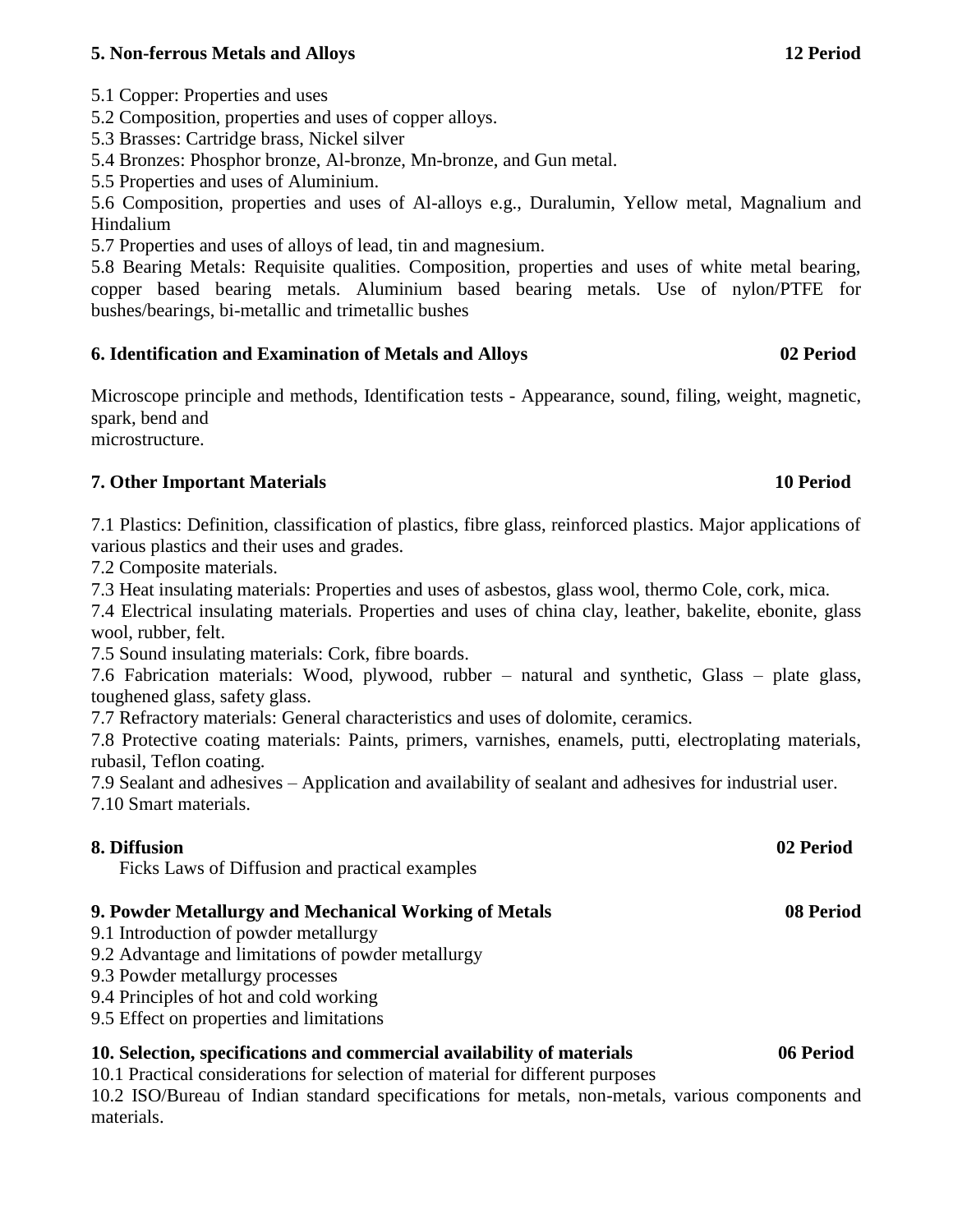# **LIST OF PRACTICALS**

- 1. Classification of about 25 specimen of materials/parts into
	- Metals and Non Metals
	- Metals and Alloys
	- Ferrous and non ferrous metals
	- Ferrous and non ferrous alloys
- 2. Given a set of specimen of metals and alloys (copper, brass, aluminum, cast iron, HSS, Gun metal), identify and indicate the various properties possessed by them
- 3. Study of heat treatment furnace
- 4. Study of metallurgical microscope and a specimen polishing machine.
- 5. To prepare specification of following materials for microscopic examination and to examine the micro structure of specimens of following materials

(i) Brass (ii) Copper (iii) Grey CI (iv) Malleable CI (v) Low carbon Steel (vi) High carbon steel (vii) HSS

- 6. To anneal a given specimen and find out difference in hardness as a result of annealing
- 7. To normalize a given specimen and to find out the difference in hardness as a result of normalizing
- 8. To temper a given specimen to find out the difference in hardness as a result of tempering
- 9. Study of Ball Mills used in preparation of powder.
- 10. Study of Pallet Press.

### **INSTRUCTIONAL STRATEGY**

While imparting instructions, teacher should show various types of engineering materials to the students. Students should be asked to collect samples of various materials available in the market. Visits to industry should be planned to demonstrate use of various types of materials in the industry.

### **RECOMMENDED BOOKS**

- 1. Material Science by R.K.Rajput; Laxmi Publications, Darya Ganj, New Delhi.
- 2. Advances in material Science by R.K.Dogra and Dr.A.K.Sharma;S.K.kataria & sons; New Delhi.
- 3. Material Science by GBS Narang; Khanna Publishers New Delhi
- 4. Material Science and Metallurgy by D.S. Nutt. SK Kataria and Sons, Delhi.
- 5. Material Science and Engineering by Dr. P.L Shah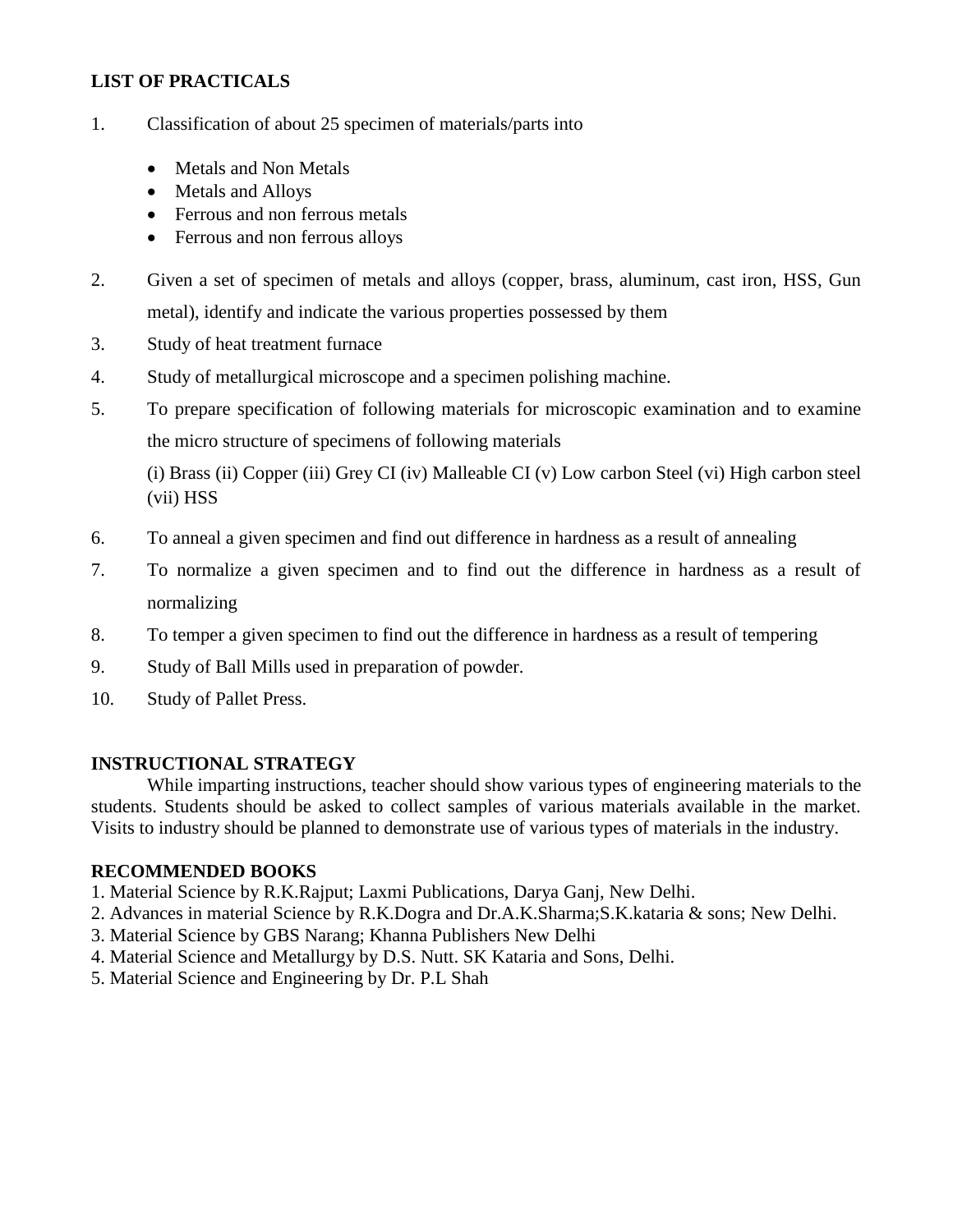| Topic No.    | <b>Time Allotted (Period)</b> | Marks Allotted (%) |
|--------------|-------------------------------|--------------------|
| ı.           | 08                            | 10                 |
| 2.           | 12                            | 20                 |
| 3.           | 02                            | 0 <sub>5</sub>     |
| 4.           | 02                            | 0 <sub>5</sub>     |
| 5.           | 12                            | 20                 |
| 6.           | 02                            | 0 <sub>5</sub>     |
| 7.           | 10                            | 10                 |
| 8.           | 02                            | 0 <sub>5</sub>     |
| 9.           | 08                            | 10                 |
| 10.          | 06                            | 10                 |
| <b>Total</b> | 64                            | 100                |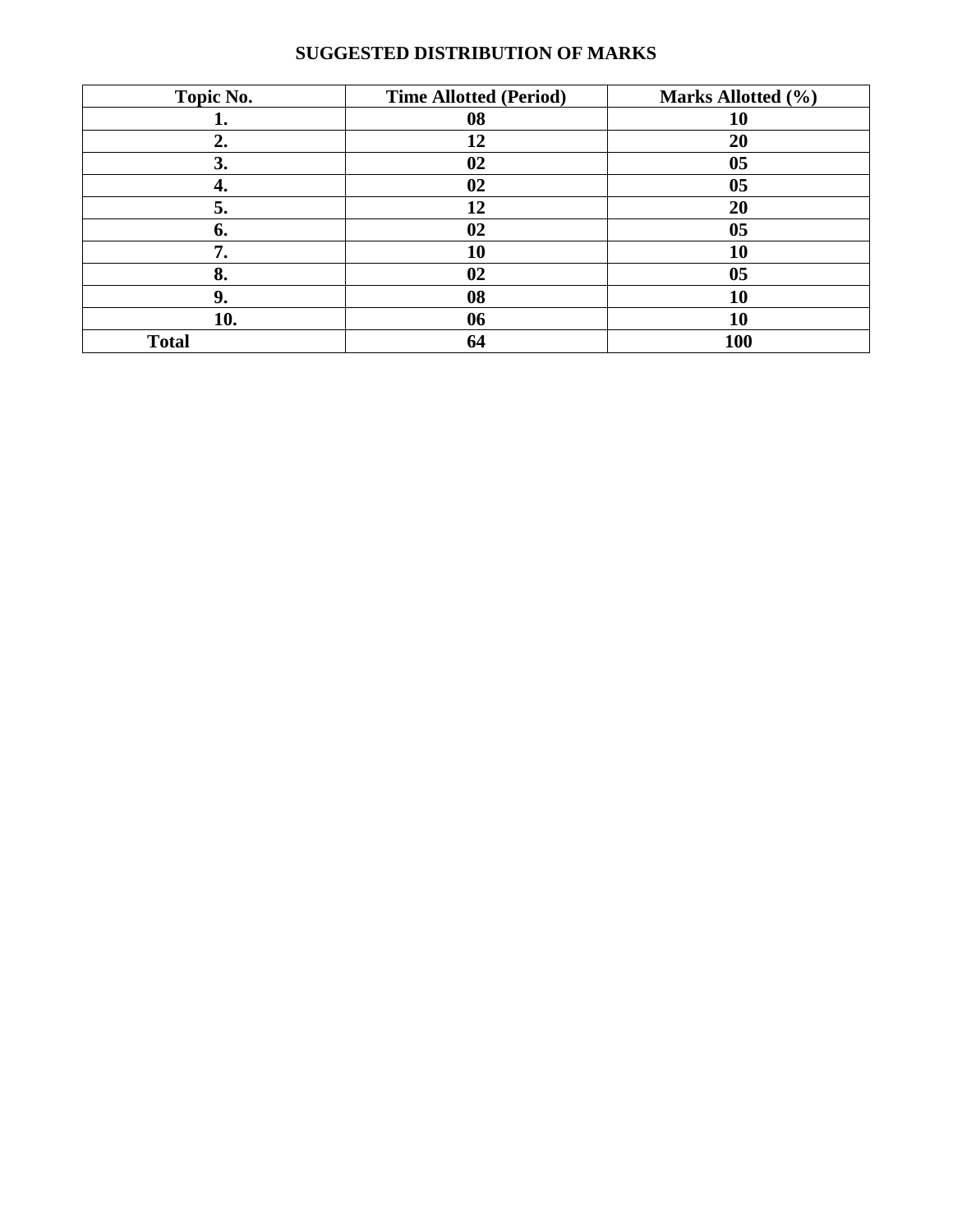# **3.3 WORKSHOP TECHNOLOGY**

L T P

 $4 - 6$ 

#### **RATIONALE**

This subject provides knowledge about various welding processes and foundry work and machine work. Welding is very useful for fabrication work and foundry for production of castings used for manufacturing of machines and machine work is also use for manufacturing which is included in this subject and it is very essential for diploma holders.

#### **DETAILED CONTENTS**

#### **UNIT-1 13 Period**

Principle of welding, Classification of welding processes, Advantages and limitations, Industrial applications of welding, Welding positions and techniques, symbols.

Gas Welding , Principle of gas welding, Types of gas welding flames and their applications, Gas welding equipments, Gas welding torch, Oxy acetylene cutting torch, Blow pipe, Pressure regulators, Filler rods and fluxes.

Arc Welding, Principle of operation, Arc welding machines and equipment, A.C. and D.C. arc welding, Effect of polarity, current regulation and voltage regulation, Electrodes, Flux for arc welding.

Other Welding processes, Resistance welding: Principle, advantages, limitations, working and applications of spot welding, seam welding, projection welding and percussion welding. Shielded metal arc welding, submerged arc welding, welding defects, methods of controlling welding defects and inspection of welded joints.

Modern Welding Methods, Principle of operation, advantages, disadvantages and applications of: Tungsten inert gas (TIG) welding, Metal inert gas (MIG) welding, Thermit welding, Electro slag welding.

#### **UNIT-2 13 Period**

Pattern Making, Types of pattern, Pattern material, Pattern allowances, Pattern codes as per B.I.S. Introduction to cores, core boxes and core materials, Core making procedure , Core prints, positioning of cores.

Moulding Sand , Properties of moulding sand, permeability, refractoriness, adhesiveness, cohesiveness, strength, flow ability, collapsibility etc. Various types of moulding sand and testing of moulding sand.

Mould Making, Types of moulds, Molding boxes, hand tools used for mould making, Molding processes: Bench molding, floormolding, pit molding and machine molding.

Special Casting Processes Principle, working and applications of Die casting: hot chamber and cold chamber, Investment and lost wax process, Centrifugal casting, Continuous casting process

Gating and Risering system , Elements of gating system, Pouring basin, sprue, runner, gates Types of risers, location of risers.

Melting Furnaces Construction and working of: Pit furnace, Cupola furnace, Crucible furnace –tilting type.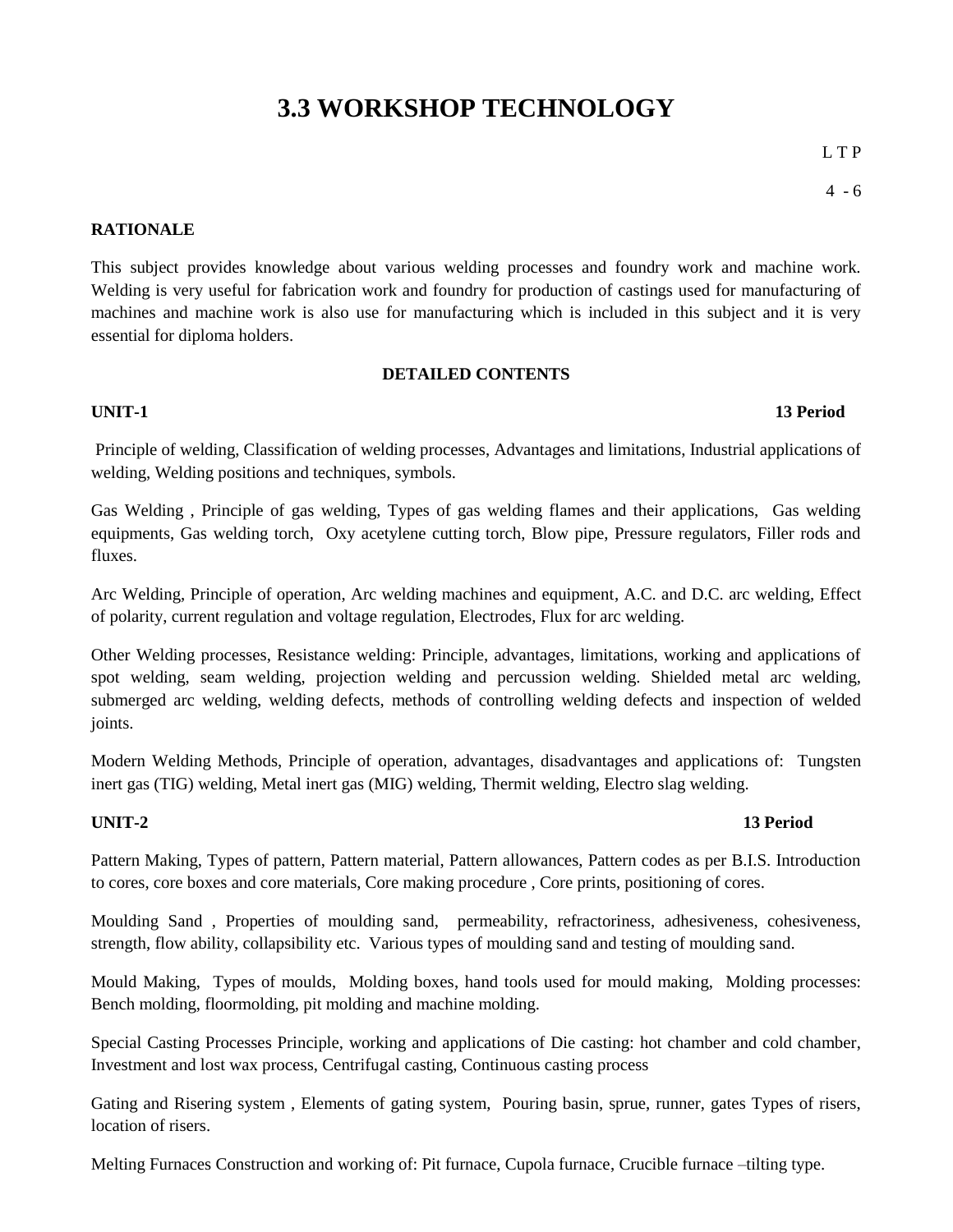Casting Defects, Different types of casting defects and their reasons, testing of defects: radiography, magnetic particle inspection, and ultrasonic inspection.

Elementry theory of metal cutting, chip formation, continuous chip, continuous chip with BUE, discontinuous chips. Mechanism of chip formation, Geometry of chip formation, forces of chip, Merchant circle diagram. Tool life, Economics of tool life.

Cutting Tools and Materials, Various types of single point cutting tools and their uses, Single point cutting tool geometry, tool signature and its effect, Heat produced during cutting and its effect, Cutting speed, feed and depth of cut and their effect, Properties of cutting tool material, Study of various cutting tool materials viz. High speed steel, tungsten carbide, cobalt steel, cemented carbides, stellite, ceramics and diamond.

#### **UNIT-4 13 Period**

Lathe, Principle, Description and function of various parts of a lathe , Classification and specification of various types of lathe, Drives and transmission, Work holding devices, Lathe tools: Parameters/Nomenclature and applications, Lathe operations :- Plain and step turning, facing, parting off, taper turning, eccentric turning, drilling, reaming, boring, threading and knurling. Cutting parameters –Speed, feed and depth of cut for various materials and for various operations, machining time. Speed ratio, preferred numbers of speed selection. Lathe accessories:- Centers, dogs, chucks, collets, face plate, angle plate, mandrel, steady rest, taper turning attachment, tool post grinder.

Drilling, Principle of drilling. Classification of drilling machines and their description. Various operations performed on drilling machine –drilling, spot facing, reaming, boring, counter boring, counter sinking, hole milling, tapping. Speeds and feed during drilling, machining time. Types of drills and their features, Types of reamers.

Boring Principle of boring, Classification of boring machines and their brief description. Specification of boring machines.

Shaping, Planing and Slotting ,Working principle of shaper, planer and slotter. Quick return mechanism applied to shaper, slotter and planer machine. Types of tools used and their geometry. Specification of shaper, planer and slotting machine. Speeds and feeds in above processes.

Cutting fluids and Lubricants, Function of cutting fluid ,Types of cutting fluids, Difference between cutting fluid and lubricant, Selection of cutting fluids for different materials and operations,Common methods of lubrication of machine tools.

### **PRACTICAL EXERCISES**

- 1. Single point cutting tool grinding.
- 2. A composite job involving turning, taper turning, thread cutting and knurling.
- 3. Marking and drilling practice using column and knee type drilling machine and radial drilling machine.
- 4. A job on drilling, reaming, counter boring and counter sinking.
- 5. Prepare a V- block on shaper machine.
- 6. Exercise on key way cutting..
- 7. Planning of C.I. block

#### **UNIT-3 13 Period**

# **UNIT-5 12 Period**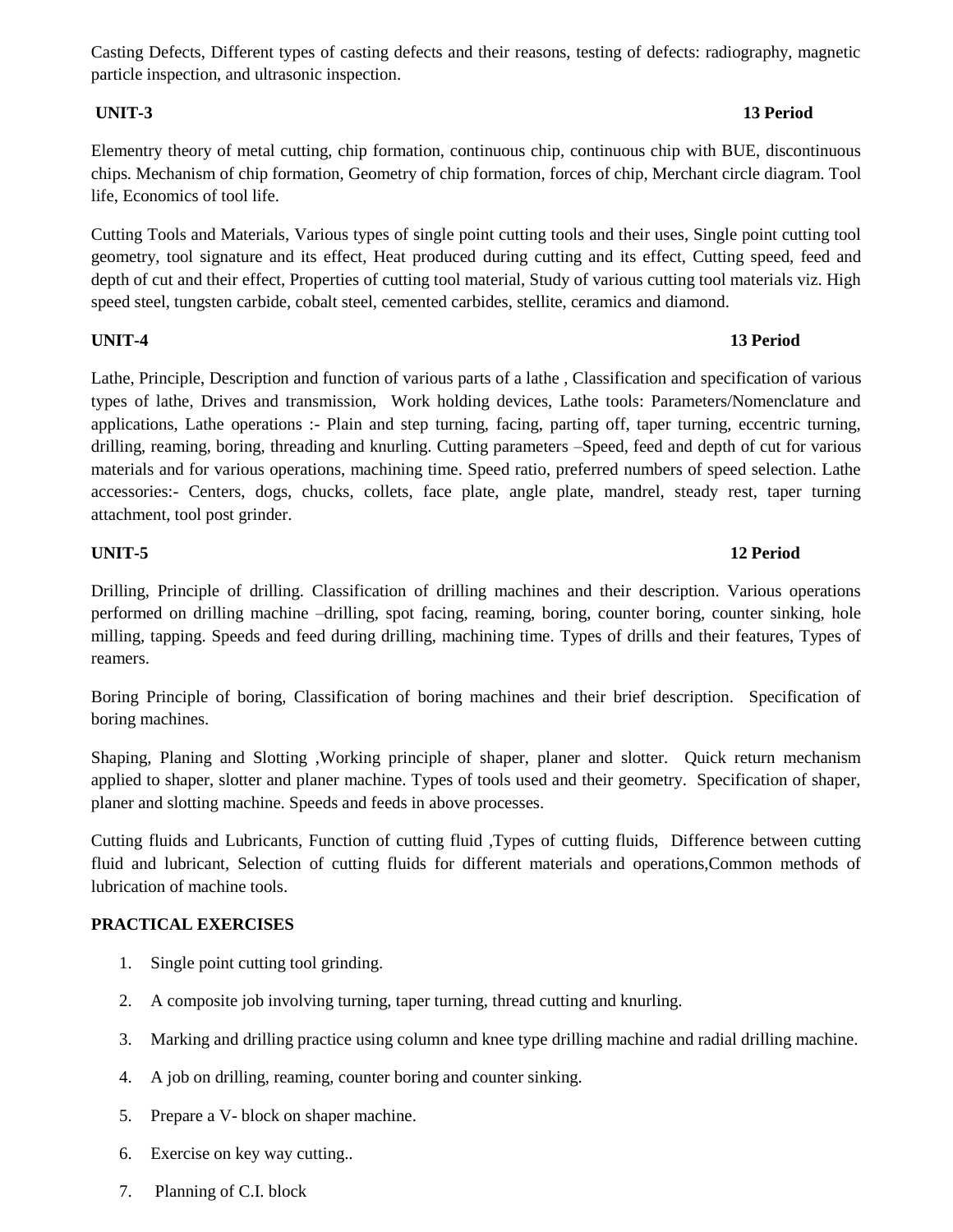- 8. Preliminary joining practice by gas welding.
- 9. Exercises of gas welding on the following Aluminum, Brass, Copper, C.I.
- 10. Gas cutting of the following types
	- (a) Preliminary gas cutting practice
	- (b) Stock cutting by oxy acetylene
- 11. Making following types of joints by arc welding:
	- (a) Preliminary joining practice by arc welding
	- (b) Butt and lap joint (invertical position, travel up and down)
	- (c) Welding of outside corner joint
- 12. Exercise on spot welding
- 13. Exercise on brazing
- 14. Exercise on TIG/MIG welding
- 15. Testing & Inspection of welding defects visually
- 16. Pattern making: Preparation of solid pattern (single piece), Preparation of split pattern
- 17. Preparation of the following types of moulds. Floor molding.
- 18. Testing moisture content of moulding sand
- 19. Moulding and casting of ( a ) a solid pattern b) a split pattern
- 20. Testing and inspection of casting defects visually

### **INSTRUCTIONAL STRATEGY**

- 1. Teachers should lay special emphasis in making the students conversant with concepts, principles, procedures and practices related to various manufacturing processes.
- 2. Focus should be laid in preparing jobs using various machines/equipment in the workshop.
- 3. Use of audiovisual aids/video films should be made to show specialized operations.

#### **RECOMMENDED BOOKS**

- 1. Welding Technology by R.L. Agarwal and Tahil Maghanani; Khanna Publishers, Delhi.
- 2. Principles of Foundry Technology by Jain; Tata Mc Graw Hill Publishers, New Delhi.
- 3. Workshop Technology by B S Raghuvanshi; Dhanpat Rai and Sons, Delhi.
- 4. Manufactuiring Technolgoy by M Adithan and AB Gupta, New Age International (P) Ltd., Delhi.
- 5. Elements of Workshop Technology by SK Chaudhry and Hajra; Asia Publishing House, Delhi.
- 6. Workshop Technology Vol. I, II, III by Chapman; Standard P ublishers Distributors, New Delhi.
- 7. Practical Handbook for Mechanical Engineers by Dr. A B Gupta; Galgotia Publications, New Delhi.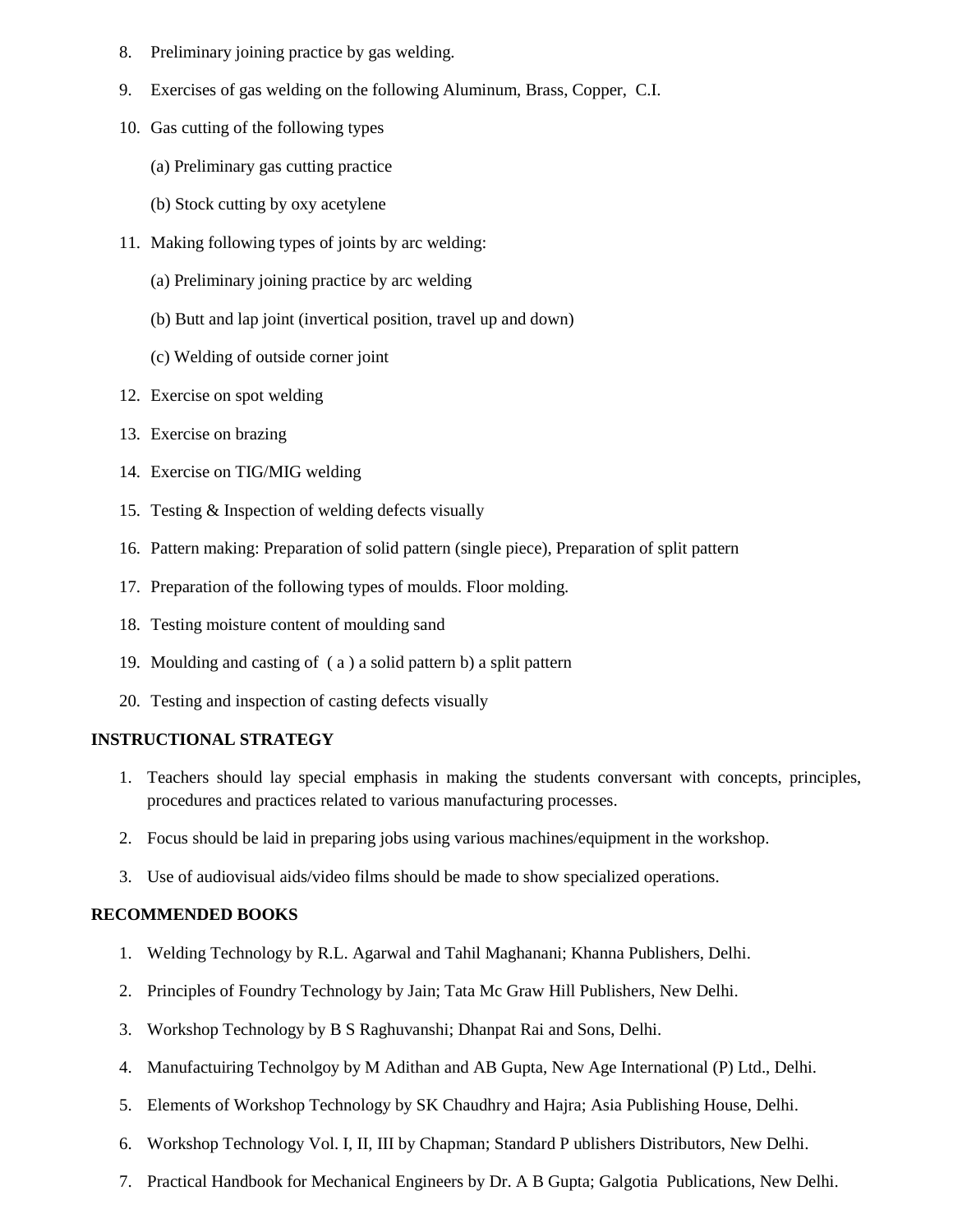- 8. Production Technology by HMT; Tata McGraw Publishers, New Delhi.
- 9. Production Engineering and Science by Pandey and Singh; Standard Publishers Distributors, New Delhi.
- 10. Workshop Practice by R.K. Singal, S K Kataria and Sons, New Delhi.
- 11.A Text Book of Production Engineering by P.C. Sharma; S. Chand and Company Ltd., New Delhi.

| Topic No.    | <b>Time Allotted (Period)</b> | <b>Marks Allotted (%)</b> |
|--------------|-------------------------------|---------------------------|
| 1.           | 13                            | 25                        |
| 2.           | 13                            | 25                        |
| 3.           | 13                            | 15                        |
| 4.           | 13                            | 25                        |
| 5.           | 12                            | 10                        |
| <b>Total</b> | 64                            | <b>100</b>                |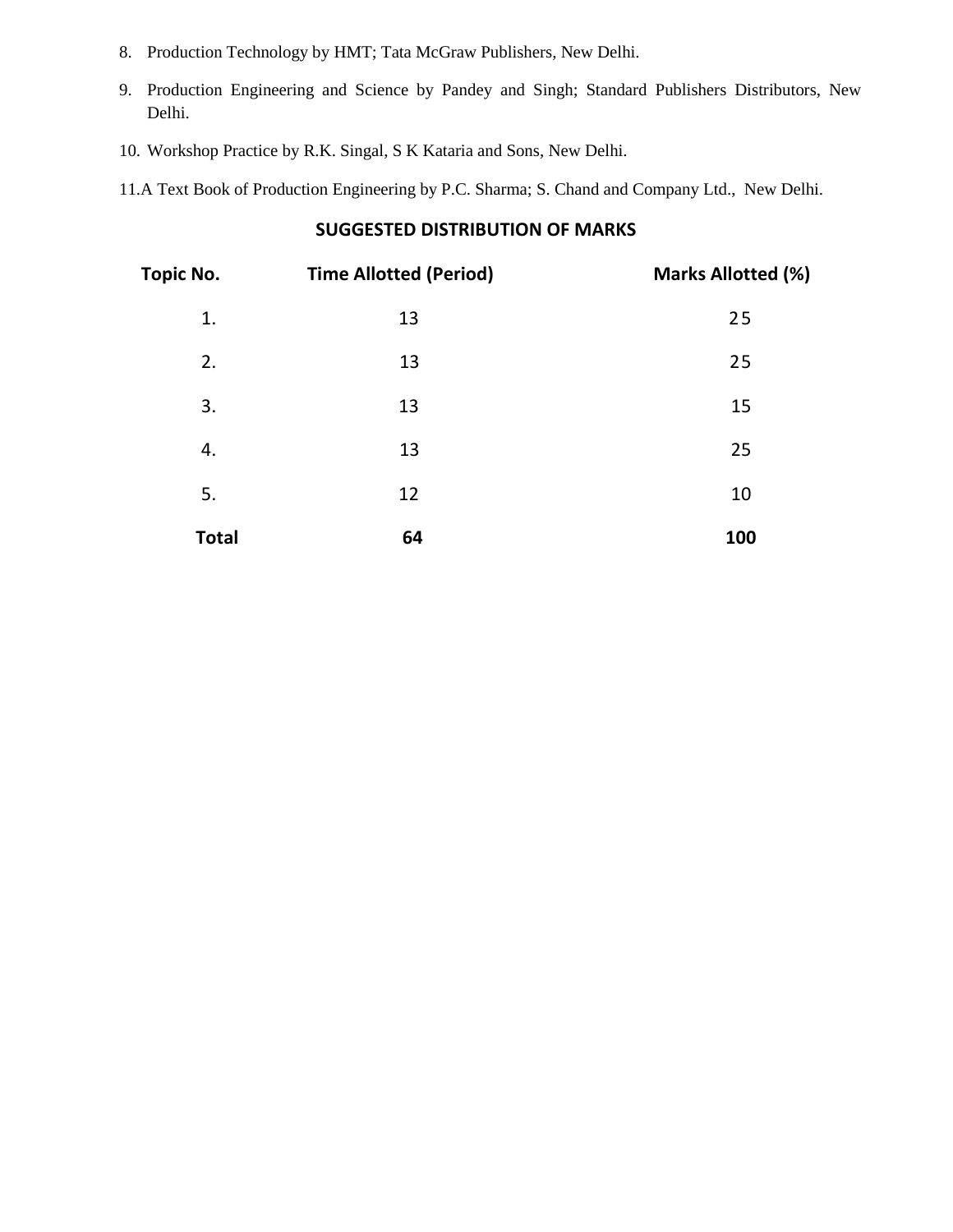# 3.4 MACHINE DRAWING

### **RATIONALE**

Diploma holders are required to read and interpret drawings .Therefore, it is essential that they have competency in preparing drawings and in sketching various machine parts and this will also improve their imagination skill.

#### **NOTE:**

- 1. Third angle projection is to be followed.
- 2. SP46- 1988 should be followed.
- 3. Instruction relevant to various drawing may be given along with appropriate demonstration, before assigning drawing practice to the students.
- 4. The drawing should include dimensions with tolerance, wherever necessary, and material list as per BIS/ ISO specifications.

### **DETAILED CONTENTS**

| ப      | $L$ P | . . |
|--------|-------|-----|
| $\sim$ |       |     |

**2 -**

### **1. Introduction to Machine Drawing**

- 1.1 Graphic language, classification of machine drawing, conventional representation.
- 1.2 System of orthographic projections. Third angle projection, first angle Projection No. of views required. One view, Two views, Three views drawing
- 1.3 Sectioning- Material convention, important types of section- full section, half Section ,revolved section and aligned section
- 1.4 Temporary and permanent fasteners

| 2. Bearings (3 sheets)      | L                       | ${\bf P}$ |
|-----------------------------|-------------------------|-----------|
|                             | 3                       | 10        |
| 2.1 Bush bearing            |                         |           |
| 2.2 Foot Step bearing       |                         |           |
| 2.3 Simple wall bracket     |                         |           |
| 3. Pulleys (2 sheets)       |                         | P         |
|                             | $\overline{\mathbf{4}}$ | 8         |
| 3.1 Flat belt pulley        |                         |           |
| 3.2 V belt pulley           |                         |           |
| 3.3 Cone or stepped pulley  |                         |           |
| 3.4 Fast and loose pulley   |                         |           |
| 4. Pipe Joints (4 sheets)   | L                       |           |
|                             | $\overline{\mathbf{4}}$ | 13        |
| 4.1 Flange joint            |                         |           |
| 4.2 Spigot and socket joint |                         |           |
| 4.3 Threaded pipe joint     |                         |           |
| 4.4 Expansion joint         |                         |           |
| 4.5 piping joint            |                         |           |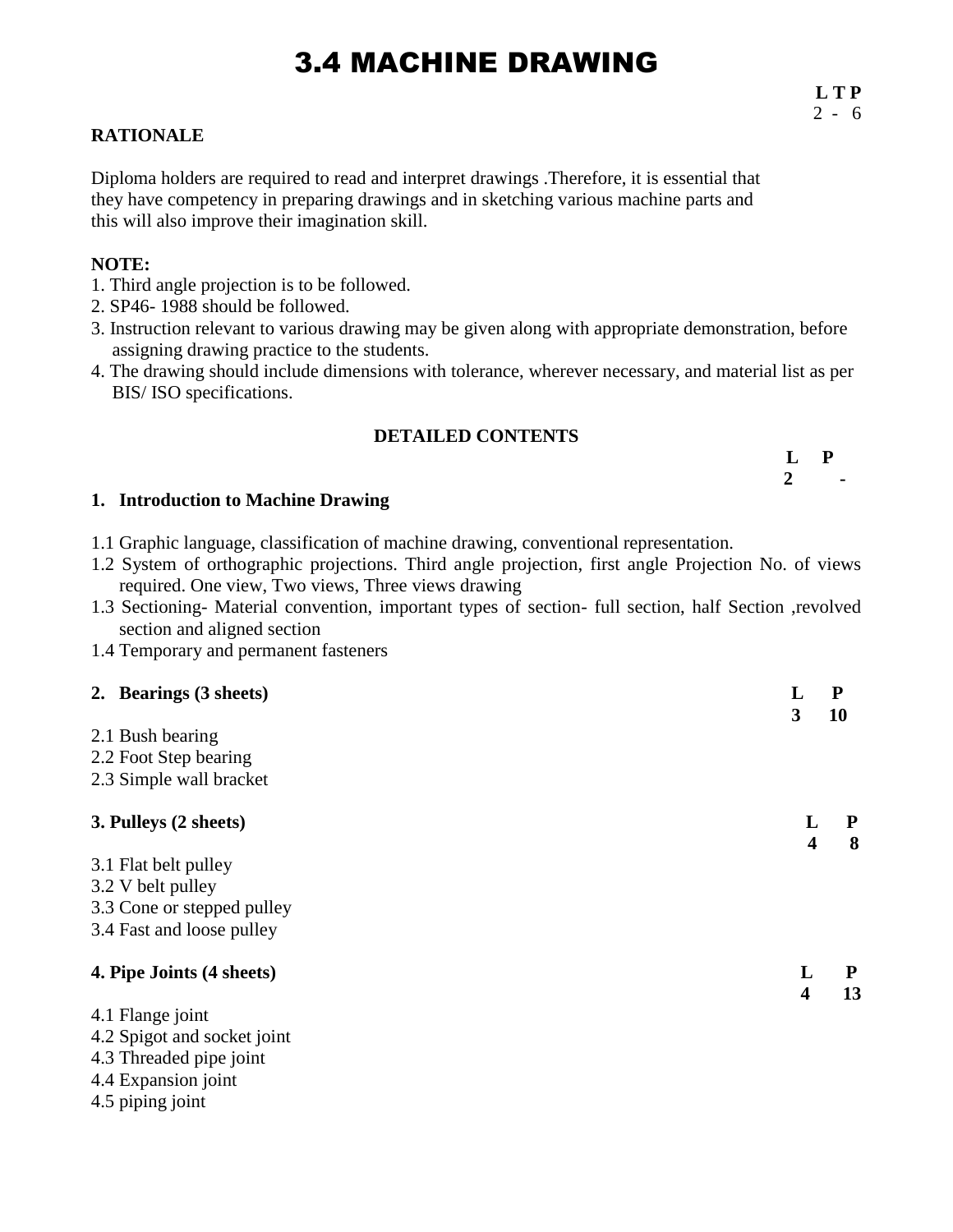| 5. Assembling drawing from detail drawing (15 sheets)                                               | ப<br>12             | r.<br>40          |
|-----------------------------------------------------------------------------------------------------|---------------------|-------------------|
| 5.1 Stuffing box                                                                                    |                     |                   |
| 5.2 Eccentric                                                                                       |                     |                   |
| 5 3 Blow off cock                                                                                   |                     |                   |
| 5.4 Cross head                                                                                      |                     |                   |
| 5.5 Connecting rod                                                                                  |                     |                   |
| 5.6 Ram's bottom safety valve                                                                       |                     |                   |
| 5.7 Stop valve                                                                                      |                     |                   |
| 5.8 Plummer block                                                                                   |                     |                   |
| 5.9 Tail stock                                                                                      |                     |                   |
| 5.10 Shaper tool head                                                                               |                     |                   |
| 5.11 Machine vice                                                                                   |                     |                   |
| 5.12 Screw jack                                                                                     |                     |                   |
| 5.13 Swivel Bearing                                                                                 |                     |                   |
| 6. Gears and Gearing (2 sheets)                                                                     | L                   | $\mathbf{P}$      |
|                                                                                                     | 3                   | 8                 |
| 6.1 Spur gear-Nomenclature, gear formula, method to draw base circle, involute curve, tooth profile |                     |                   |
| of internal and external gears.                                                                     |                     |                   |
| 6.2 Bevel gear- Nomenclature, gear formula, method to draw Bevel gear                               |                     |                   |
| 7. Free hand sketches (2 sheets)                                                                    | L<br>$\overline{2}$ | $\mathbf{P}$<br>8 |
| 7.1 Cutting tool of lathe, shaper, milling cutter, drilling tools, broaching tools.                 |                     |                   |
| 7.2 Gear puller, C clamp                                                                            |                     |                   |
| 7.3 Square and hexagonal nut bolt assembly                                                          |                     |                   |
| 7.4 Cotter joint                                                                                    |                     |                   |
| 7.5 Knuckle joint                                                                                   |                     |                   |
| 7.6 Pipe joints                                                                                     |                     |                   |
|                                                                                                     |                     |                   |
| 8. Jig, fixture and Gauges (2 sheets)                                                               | L                   | P                 |
|                                                                                                     | $\overline{2}$      | 9                 |
| 8.1 Concept of jig and fixture, types of jig and fixture and applications                           |                     |                   |
| 8.2 Simple plate drill jig, drill jig for batch production<br>8.3 Indexing fixture                  |                     |                   |
| 8.4 Introduction to gauges, use of Go-No Go gauge and ring gauge                                    |                     |                   |
|                                                                                                     |                     |                   |
| <b>INSTRUCTIONAL STRATEGY</b>                                                                       |                     |                   |
|                                                                                                     |                     |                   |

 $\mathbf{F}$  **5.**  $\mathbf{F}$  **5.**  $\mathbf{F}$  **5.**  $\mathbf{F}$ 

- 1. Teachers should show model or realia of the component/part whose drawing is to be made.
- 2. Emphasis should be given on cleanliness, dimensioning, layout of sheet.
- 3. Teachers should ensure use of IS codes related to drawing.
- 4. Focus should be on the proper selection of drawing instrument and its proper use.

# **RECOMMENDED BOOKS**

- 1. Machine Drawing by P.S. Gill; Kataria and Sons, Ludhiana.
- 2. A Text book of Machine Drawing by R.K. Dhawan , S.Chand and Company Ltd.,New Delhi.
- 3. Machine Drawing by GR Nagpal; Khanna Publishers, New Delhi.
- 4. Machine Drawing by ND Bhatt, Charotar Book Depot, Anand.
- 5. Fundamentals of Machine Drawing by Sadhu Singh and P.L. Shah
- 6. Machine Drawing by Laxmi Narayan
- 7. A Textbook of Machine Drawing by Er. R. K. Dhawan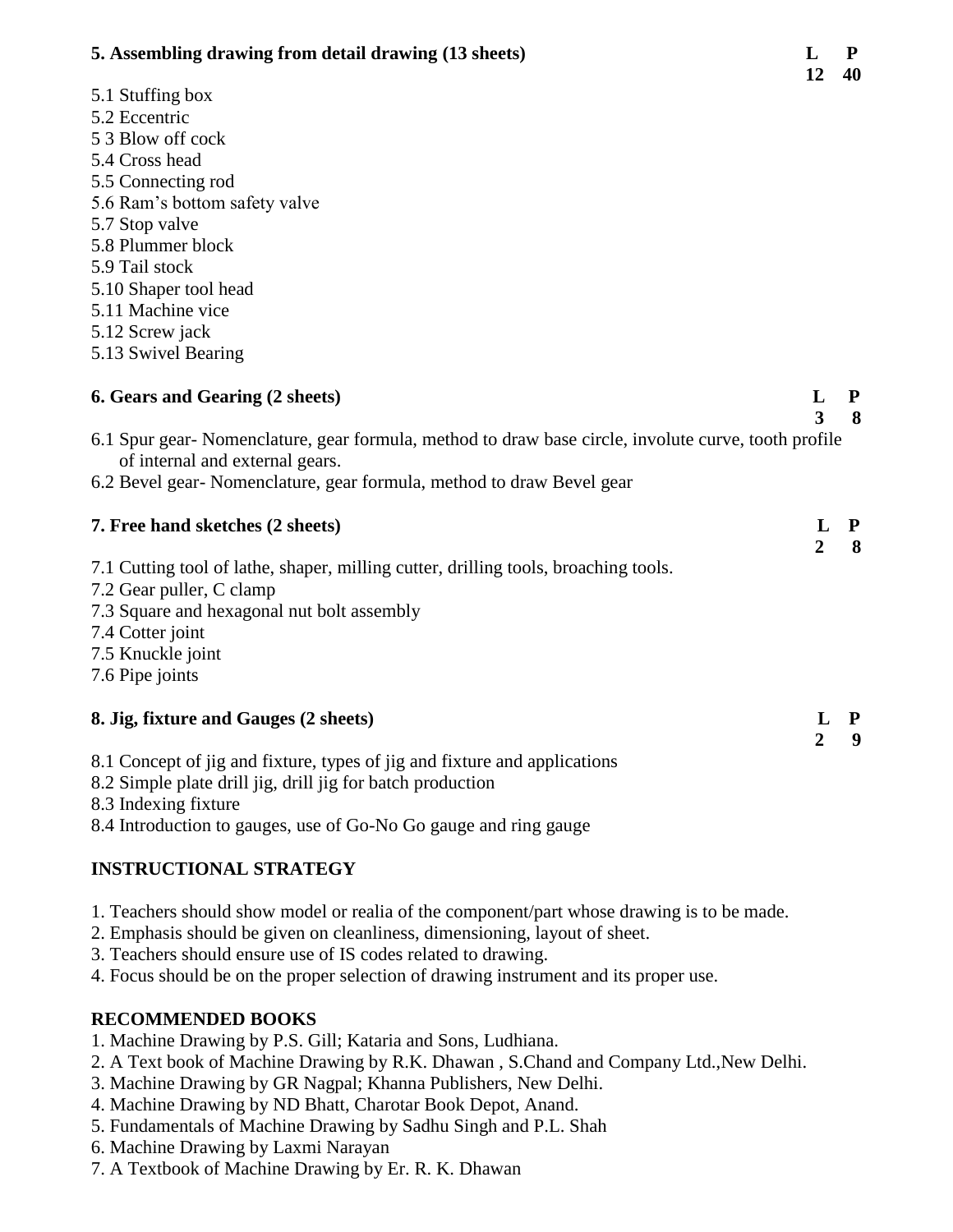| Topic No.    | <b>Time Allotted (Period)</b> | Marks Allotted (%) |
|--------------|-------------------------------|--------------------|
|              | 02                            | 05                 |
|              | 03                            | 10                 |
| J.           |                               | 15                 |
|              | 04                            | 15                 |
| э.           | 12                            | 35                 |
| O.           |                               | 10                 |
|              | 02                            | 05                 |
| О.           | 02                            | 05                 |
| <b>Total</b> | 32                            | 100                |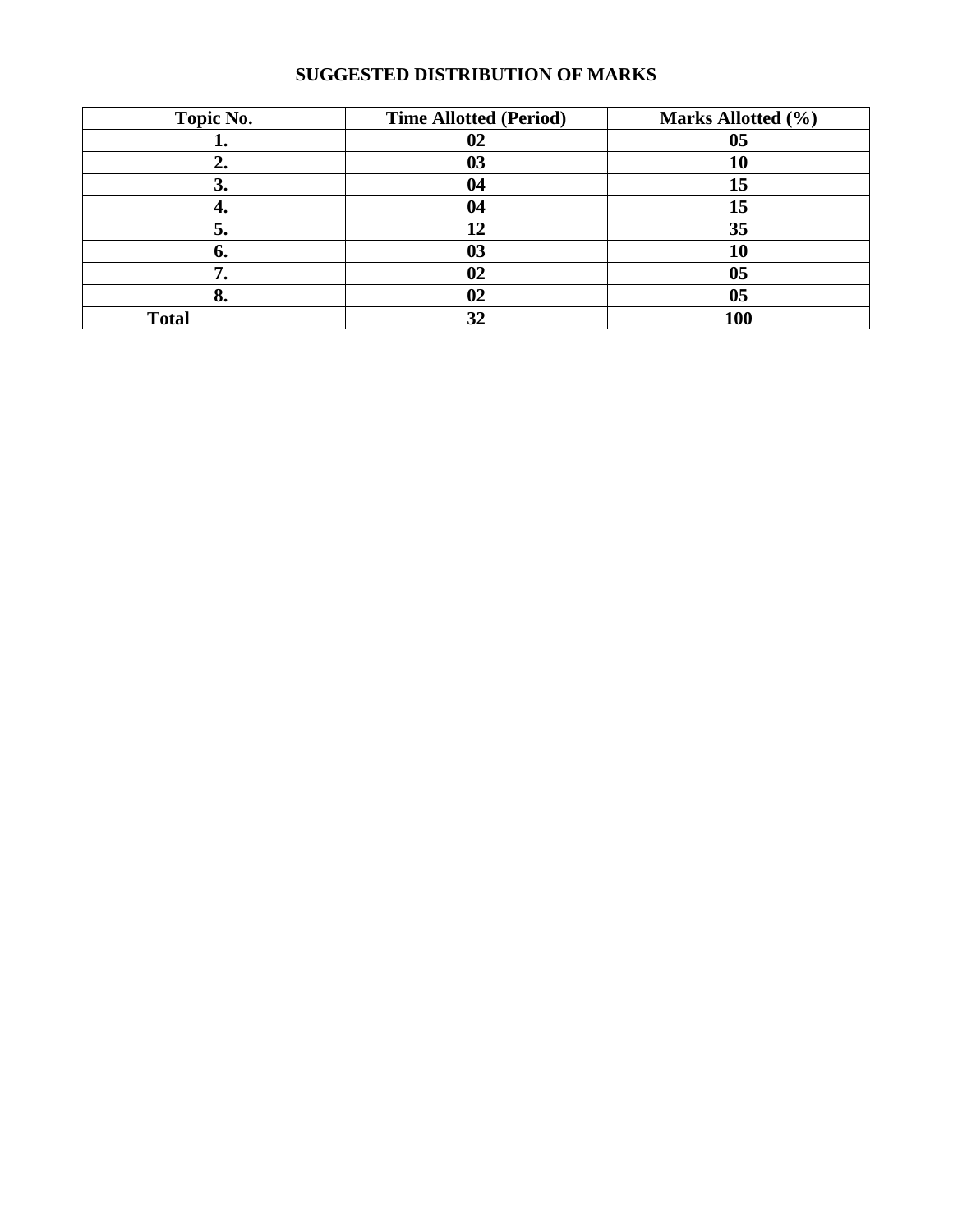# 3.5 THERMODYNAMICS

**L T P**  $4 - 2$ 

#### **RATIONALE**

Looking at the needs of various industries and departments, the following topics lay a firm foundation for the advanced knowledge of topics like thermal power plants, internal combustion engines etc.

#### **DETAILED CONTENTS**

#### **1. Fundamental Concepts 06 Period**

Introduction, thermodynamic system, surrounding, boundary, state, universe,thermodynamic systems – closed, open, isolated, adiabatic, homogeneous andheterogeneous, macroscopic and microscopic, properties of system – intensive and extensive, thermodynamic equilibrium, quasi – static process, reversible andirreversible processes, concept of work and heat, equality of temperature, Zeroth law of thermodynamics, definition of properties likepressure, volume, temperature, enthalpy, internalenergy, Simple numerical problems.

#### **2. Laws of Perfect Gases 06 Period**

Definition of gases, concept of perfect gas,explanation of perfect gas laws – Boyle's law, Charle's law, Avagadro's law, Regnault's law, Universal gas constant, Characteristic gasequations, derivation, (Simple numerical problems)Specific heat at constant pressure, specific heat at constant volume of gas, derivation of an expression for specific heats with characteristics, simple problems on gas equation

#### **3. Thermodynamic Processes on Gases 06 Period**

Types of thermodynamic processes – isochoric, isobaric, isothermal, hyperbolic, isentropic, polytropic and throttling processes, equations representing the processes Derivation of work done in various processes change in internal energy.

#### **4. Laws of Thermodynamics 12 Period**

Law of conservation of energy, first law of thermodynamics (Joule'sexperiment), Application of first law of thermodynamics to non-flow systems –Constant volume, constant pressure, Adiabatic and polytropic processes, steadyflow energy equation, Application of steady flow energy equation to turbines, pump, boilers, compressors, nozzles, evaporators. Limitations.Heat source and heat sinks, statement of second laws of thermodynamics: KelvinPlanck's statement, Classius statement, equivalence of statements, Perpetual motion Machine of first and second kind, Carnot engine,concept of irreversibility, entropy, Introduction to third law of thermodynamics (Simple numerical problems)

#### **5. Ideal and Real Gases 06 Period**

Concept of ideal gas, enthalpy and specific heat capacities of an ideal gas,  $P - V - T$  surface of an ideal gas, triple point, real gases, Vander-Wall's equation, Amagat's experiment, equation of states Mass fraction, mole fraction, partial pressure, introduction to compressibility of gases

#### **6. Properties of Steam 06 Period**

Formation of steam and related terms, thermodynamics properties of steam, steam tables, internal latent heat, internal energy of stream, entropy of water, entropy of steam, T- s diagrams, Mollier diagram (H – s Chart), Expansion of steam,Hyperbolic, reversible adiabatic and throttling processes Quality of steam (dryness fraction), measurement of dryness fraction, throttlingcalorimeter, separating and throttling calorimeter

#### **7. Steam Boiler 05 Period**

Type of steam Generators, Working principle of boilers, need of high pressure modern boilers, characteristics of modern boilers. Working principle of Sterling, La-mont, Loeffler, Benson, Velox, Ramsin and Schmidt- Hartmann boiler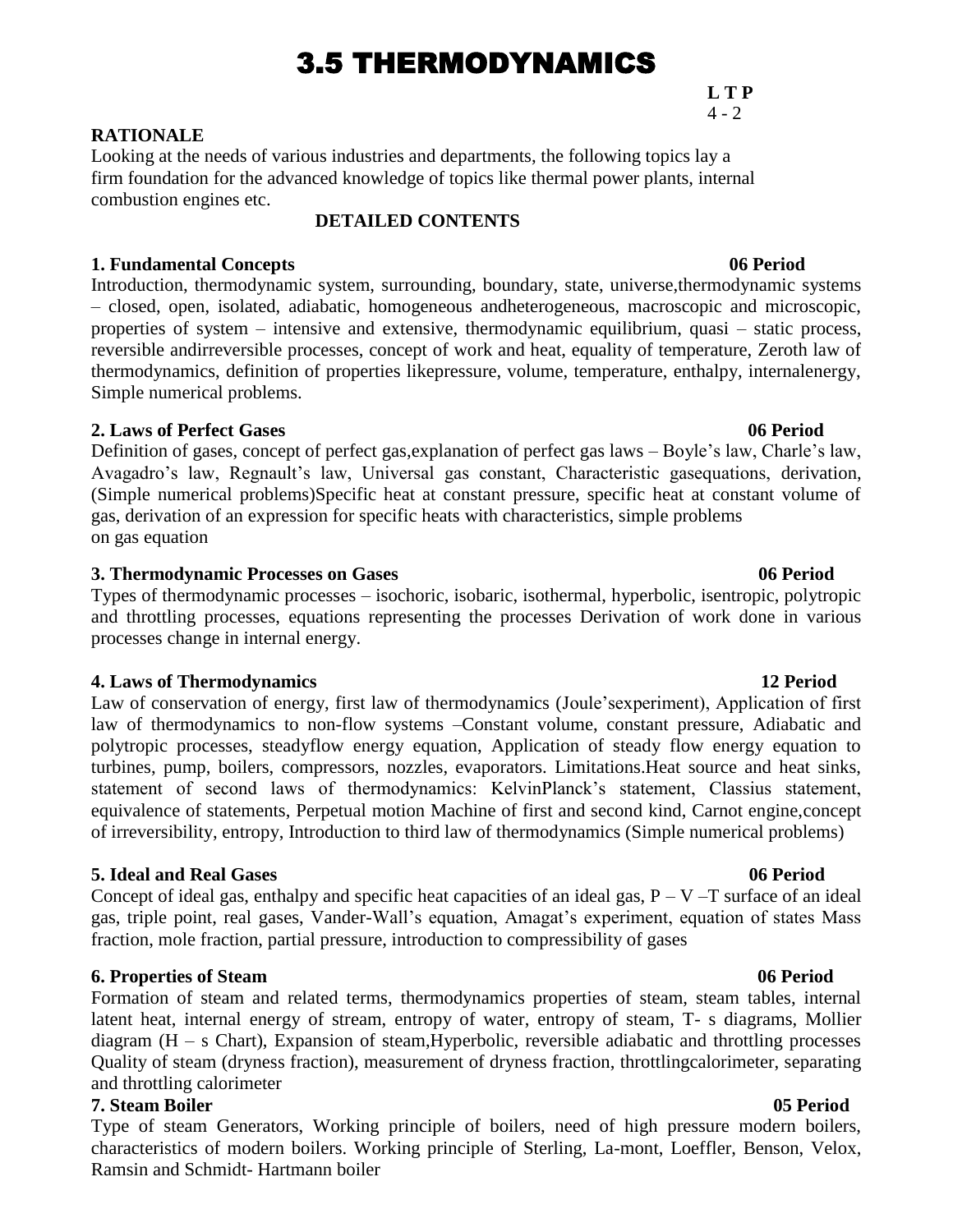### **8. Steam turbines 06 Period**

**-**Function and use of steam turbine

- -Steam nozzles- types and applications
- -Steam turbines, impulse, reaction, simple and compound, construction and working principle

-Governing of steam turbines

### **9. Steam condensers 05 Period**

-Function of a steam condenser, elements of condensing plant

- -Classification-Jet condenser, surface condenser
- -Cooling pond and cooling towers

# **10. Air compressors 06 Period**

Function of air compressor, type of air compressor - single stage, multi stage reciprocating compressors, inter-cooling of compressors, rotary compressor, Construction and working

# **INSTRUCTIONAL STRATEGY**

- 1. Use computer based learning aids for effective teaching-learning.
- 2. Expose the students to real life problems.
- 3. Plan assignments so as to promote problem solving abilities and develop continued learning skills.

# **RECOMMENDED BOOKS**

- 1. Engineering Thermodynamics by PK Nag; Tata McGraw Hill, Delhi.
- 2. Basic Engineering Thermodynamics by Roy Chaudhary; Tata McGraw Hill,Delhi.
- 3. Engineering Thermodynamics by CP Arora, Tata McGraw Hill, Delhi.

4. A Treatise on Heat Engineering by VP Vasandani and DS Kumar; Metropolitan Book Company.

5. Thermal Engineering by R.K.Rajput

6. Thermal Engineering by R.S.Khurmi

# **LIST OF PRACTICLES**

1 Demonstration of steam turbines through models and visit

- 2 Demonstration of steam condensers through models and visits
- 3. Study of modern high pressure steam boilers (at least one)
- 4 Demonstration of boiler Accessories and mounitings
- 5 Demonstration/ study of an impulse turbines
- 6 Demonstration/ study of a reaction turbine
- 7 Demonstration of air compressor

| Topic No.    | <b>Time Allotted (Period)</b> | Marks Allotted (%) |
|--------------|-------------------------------|--------------------|
|              | 06                            | 10                 |
| 2.           | 06                            | 10                 |
| 3.           | 06                            | 10                 |
|              | 12                            | 20                 |
| 5.           | 06                            | 10                 |
| 6.           | 06                            | 10                 |
| 7.           | 0 <sub>5</sub>                | 05                 |
| 8.           | 06                            | 10                 |
| 9.           | 05                            | 05                 |
| 10.          | 06                            | 10                 |
| <b>Total</b> | 64                            | <b>100</b>         |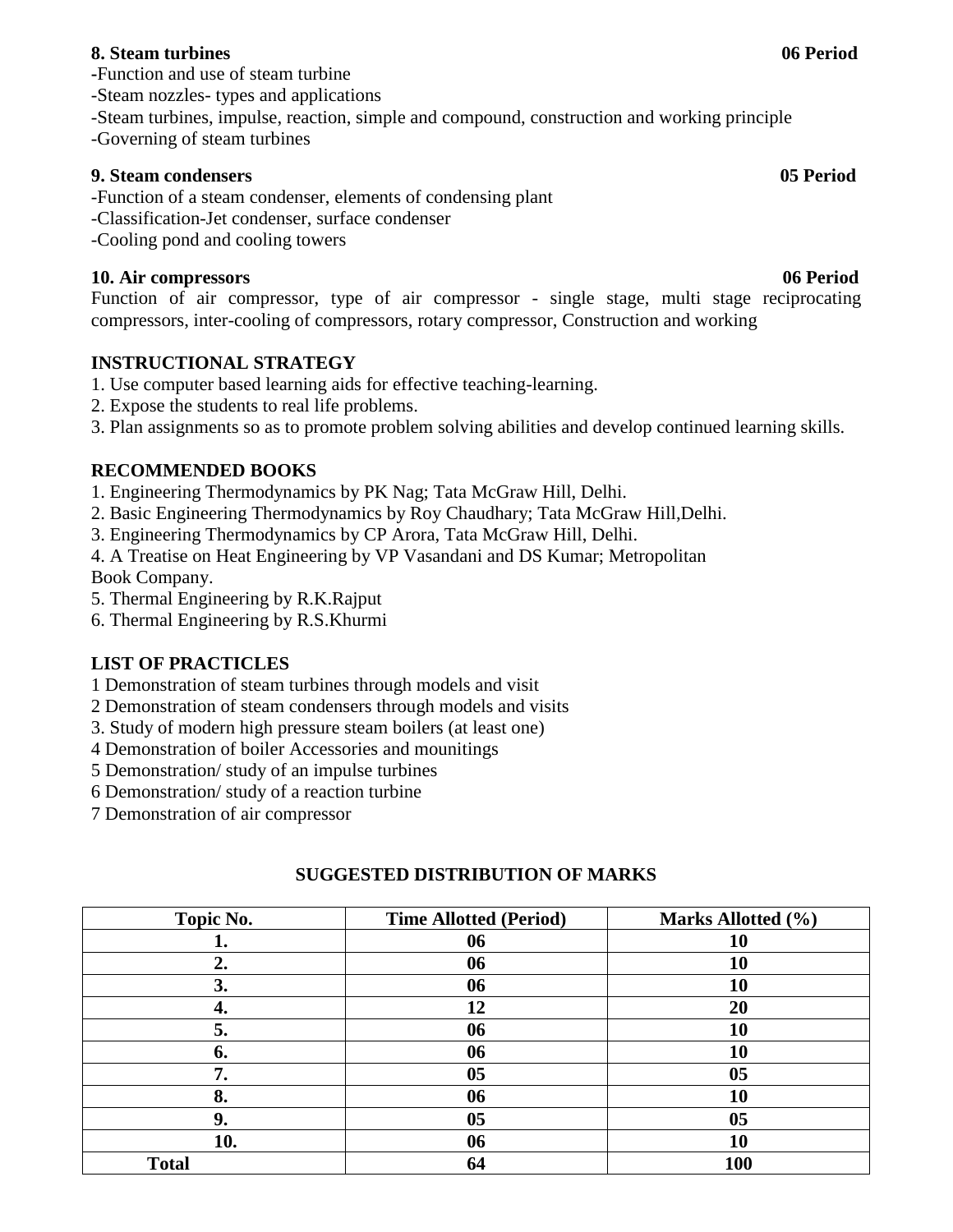### 3.6 BASIC ELECTRICAL AND ELECTRONICS TECHNOLOGY

**L T P 5 - 3**

#### **RATIONALE**

The objective of the course is to impart basic knowledge and skills regarding electrical and electronics engineering, which diploma holders will come across in their professional life

#### **DETAILED CONTENTS**

#### **1. Overview of Electricity:** (04 Period)

General use and applications of electricity; Use and applications of electricity to agriculture, Mechanical & Automobile sector; Advantages of electrical energy over other forms of energy.

#### **2. DC Circuits:** (10 Period)

Introduction to basic terms: charge, current, voltage, power, and energy; Ohm's law; Power dissipation in resistors; Series and parallel combination of resistors; Kirchhoff's laws; Star-delta conversions; Thevenin's theorem, Norton's theorem, and Maximum-power-transfer theorem; Ideal and practical voltage source; Current source.

#### **3. AC Circuits:** (14 Period)

Concept of alternating voltage and current; Introduction to basic terms: cycle, frequency, time period, amplitude, instantaneous value, rms value, peak value, phase difference, form factor, and peak factor; Concept of phasor; Phasor diagrams; Concepts of reactance, impedance, admittance, susceptance, and conductance; Concepts of instantaneous power, real power, reactive power, apparent power, complex power, and power factor; Analysis of simple AC circuits; Overview of three-phase AC circuits.

#### **4. Batteries and Solar Cells:** (08 Period)

Primary and secondary cells; Construction, working, and applications of Lead-Acid,; Charging methods for Lead-Acid batteries; Maintenance of Lead-Acid batteries; Series and parallel connection of batteries; Maintenance free batteries; General idea of solar cells, solar panels and their applications.

#### **5. Electrical Machines:** (16 Period)

Electromagnetic induction; Introduction to magnetic circuits; Principles of electromechanical energy conversion; Construction and operation of single phase transformers; Tests of transformers; Efficiency and regulation; Operation of autotransformers & welding transformer;. Types of threephase induction motors; principle of operation,; Methods of starting and speed-control of threephase induction motors; Overview of single-phase induction motors.; Construction and operation of synchronous machines; Construction and operation of stepper motors. Applications of single and three phase induction motors.

### **6. Semiconductors:** (10 Period)

Classification of materials as conductors, insulators, and semiconductors; Intrinsic and extrinsic semiconductors; p-type and n-type semiconductors; pn-junction diode; Half wave and full wave rectification using diodes; Basic construction and operation of BJT, UJT, JFET, MOSFET, and thyristor.